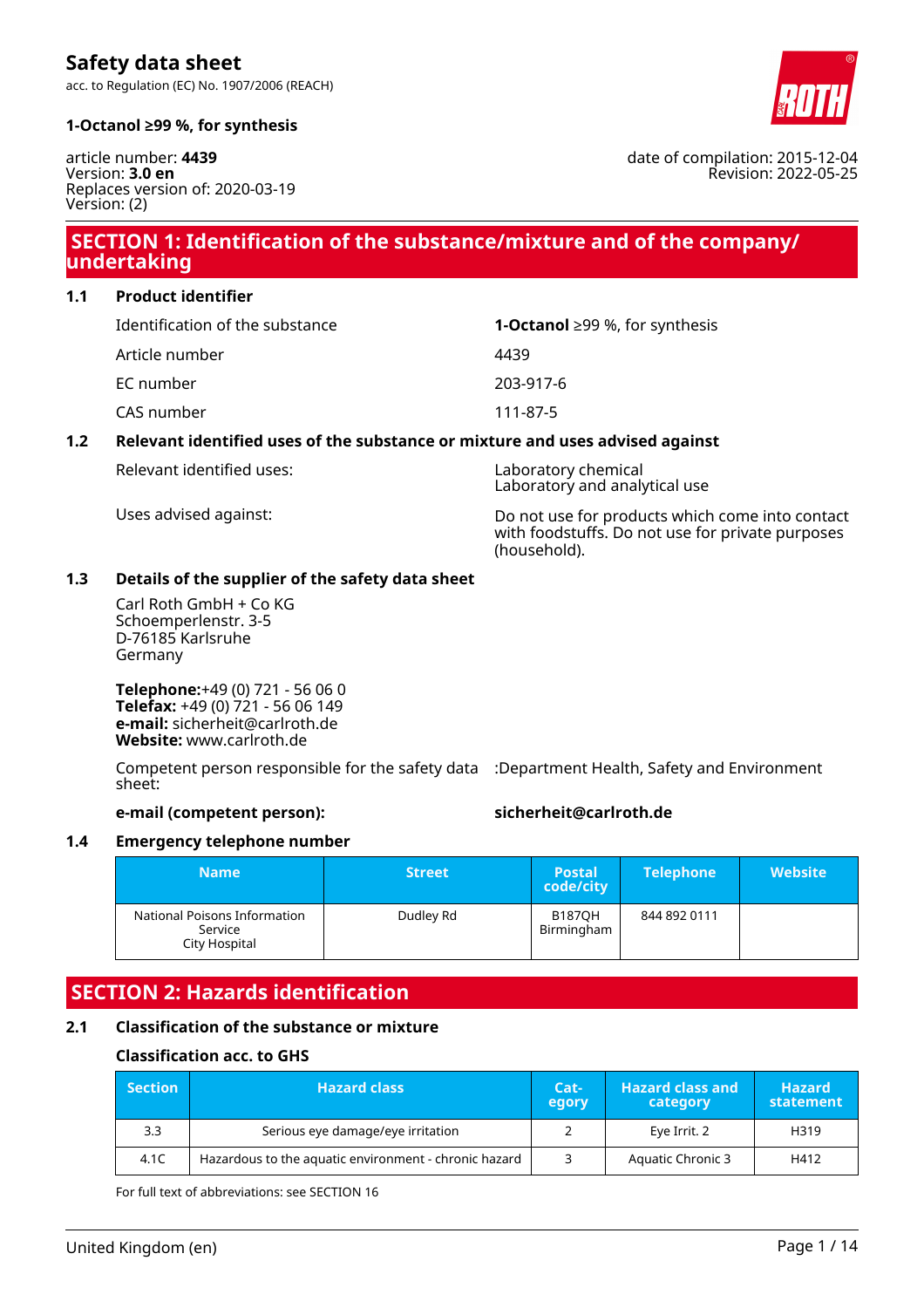acc. to Regulation (EC) No. 1907/2006 (REACH)

#### **1-Octanol ≥99 %, for synthesis**

#### article number: **4439**



### **The most important adverse physicochemical, human health and environmental effects** Spillage and fire water can cause pollution of watercourses.

**2.2 Label elements**

**Labelling**

**Signal word Warning**

#### **Pictograms**



#### **Hazard statements**

| H319 | Causes serious eye irritation                     |
|------|---------------------------------------------------|
| H412 | Harmful to aquatic life with long lasting effects |

#### **Precautionary statements**

#### **Precautionary statements - prevention**

| P273 | Avoid release to the environment      |
|------|---------------------------------------|
| P280 | Wear protective gloves/eye protection |

#### **Precautionary statements - response**

| P305+P351+P338 | IF IN EYES: Rinse cautiously with water for several minutes. Remove contact |
|----------------|-----------------------------------------------------------------------------|
|                | lenses, if present and easy to do. Continue rinsing                         |
| P337+P313      | If eye irritation persists: Get medical advice/attention                    |

#### **2.3 Other hazards**

This material is combustible, but will not ignite readily.

#### **Results of PBT and vPvB assessment**

According to the results of its assessment, this substance is not a PBT or a vPvB.

### **SECTION 3: Composition/information on ingredients**

### **3.1 Substances**

| Name of substance | 1-Octanol        |
|-------------------|------------------|
| Molecular formula | $C_8H_{18}O$     |
| Molar mass        | 130,2 $9/_{mol}$ |
| CAS No            | 111-87-5         |
| EC No             | 203-917-6        |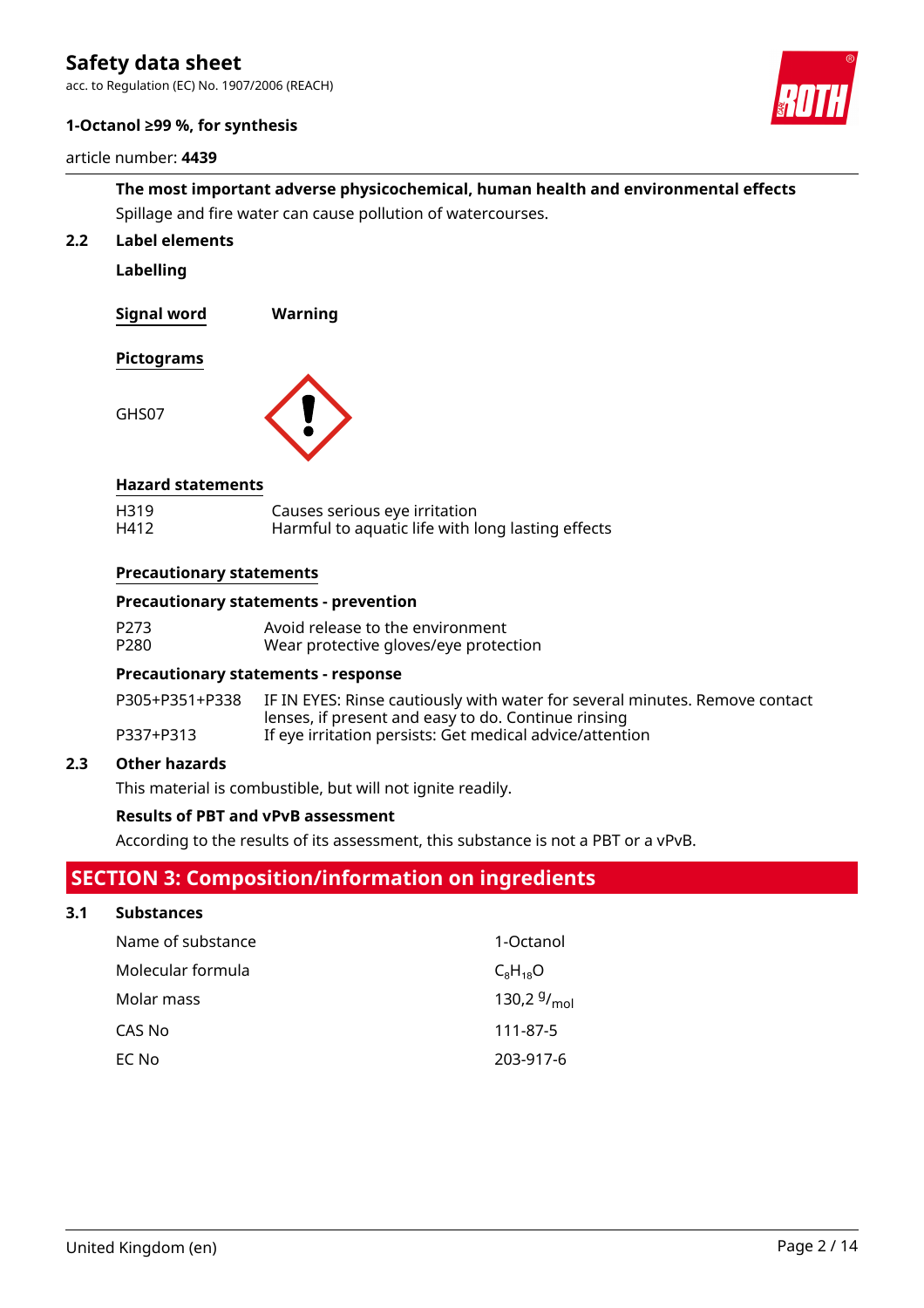acc. to Regulation (EC) No. 1907/2006 (REACH)



#### **1-Octanol ≥99 %, for synthesis**

article number: **4439**

### **SECTION 4: First aid measures**

#### **4.1 Description of first aid measures**



#### **General notes**

Take off contaminated clothing.

#### **Following inhalation**

Provide fresh air. In all cases of doubt, or when symptoms persist, seek medical advice.

#### **Following skin contact**

Rinse skin with water/shower.

#### **Following eye contact**

Irrigate copiously with clean, fresh water for at least 10 minutes, holding the eyelids apart. In case of eye irritation consult an ophthalmologist.

#### **Following ingestion**

Rinse mouth. Call a doctor if you feel unwell.

- **4.2 Most important symptoms and effects, both acute and delayed** Irritation, Headache, Vertigo, Dizziness, Fatigue, Narcosis
- **4.3 Indication of any immediate medical attention and special treatment needed** none

### **SECTION 5: Firefighting measures**

#### **5.1 Extinguishing media**



#### **Suitable extinguishing media**

co-ordinate firefighting measures to the fire surroundings water spray, dry extinguishing powder, BC-powder, carbon dioxide (CO<sub>2</sub>)

#### **Unsuitable extinguishing media**

water jet

#### **5.2 Special hazards arising from the substance or mixture**

Combustible. Vapours are heavier than air, spread along floors and form explosive mixtures with air.

#### **Hazardous combustion products**

In case of fire may be liberated: Carbon monoxide (CO), Carbon dioxide (CO₂)

#### **5.3 Advice for firefighters**

In case of fire and/or explosion do not breathe fumes. Do not allow firefighting water to enter drains or water courses. Fight fire with normal precautions from a reasonable distance. Wear self-contained breathing apparatus.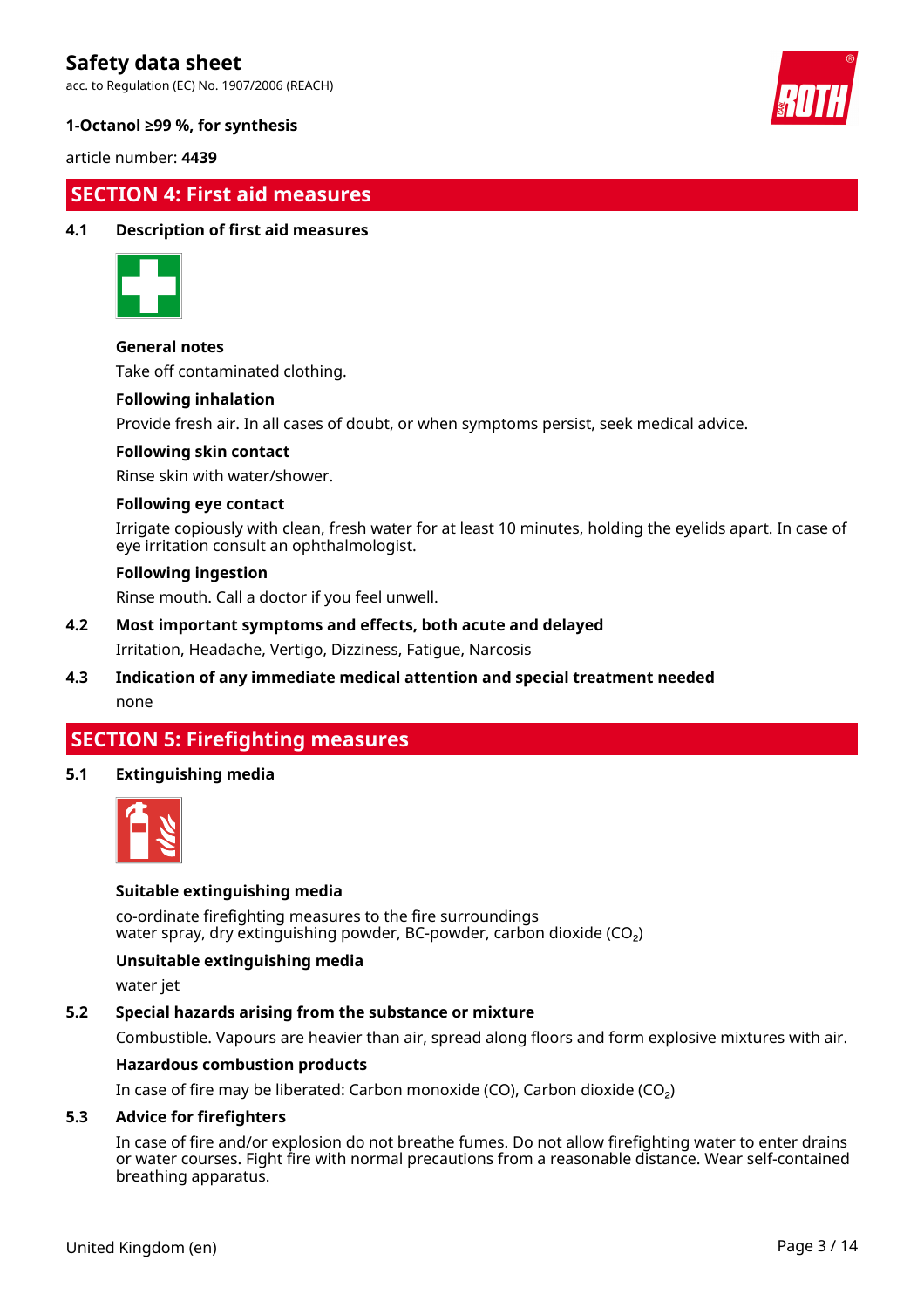acc. to Regulation (EC) No. 1907/2006 (REACH)



#### **1-Octanol ≥99 %, for synthesis**

article number: **4439**

### **SECTION 6: Accidental release measures**

#### **6.1 Personal precautions, protective equipment and emergency procedures**



#### **For non-emergency personnel**

Avoid contact with skin, eyes and clothes. Do not breathe vapour/spray.

#### **6.2 Environmental precautions**

Keep away from drains, surface and ground water. Retain contaminated washing water and dispose of it.

#### **6.3 Methods and material for containment and cleaning up**

#### **Advice on how to contain a spill**

Covering of drains.

#### **Advice on how to clean up a spill**

Absorb with liquid-binding material (sand, diatomaceous earth, acid- or universal binding agents).

#### **Other information relating to spills and releases**

Place in appropriate containers for disposal. Ventilate affected area.

#### **6.4 Reference to other sections**

Hazardous combustion products: see section 5. Personal protective equipment: see section 8. Incompatible materials: see section 10. Disposal considerations: see section 13.

### **SECTION 7: Handling and storage**

#### **7.1 Precautions for safe handling**

Provision of sufficient ventilation.

#### **Measures to prevent fire as well as aerosol and dust generation**



Keep away from sources of ignition - No smoking.

#### **Advice on general occupational hygiene**

Wash hands before breaks and after work. Keep away from food, drink and animal feedingstuffs.

#### **7.2 Conditions for safe storage, including any incompatibilities**

Keep container tightly closed.

#### **Incompatible substances or mixtures**

Observe hints for combined storage.

#### **Consideration of other advice:**

#### **Specific designs for storage rooms or vessels**

Recommended storage temperature: 15 – 25 °C

#### **7.3 Specific end use(s)**

No information available.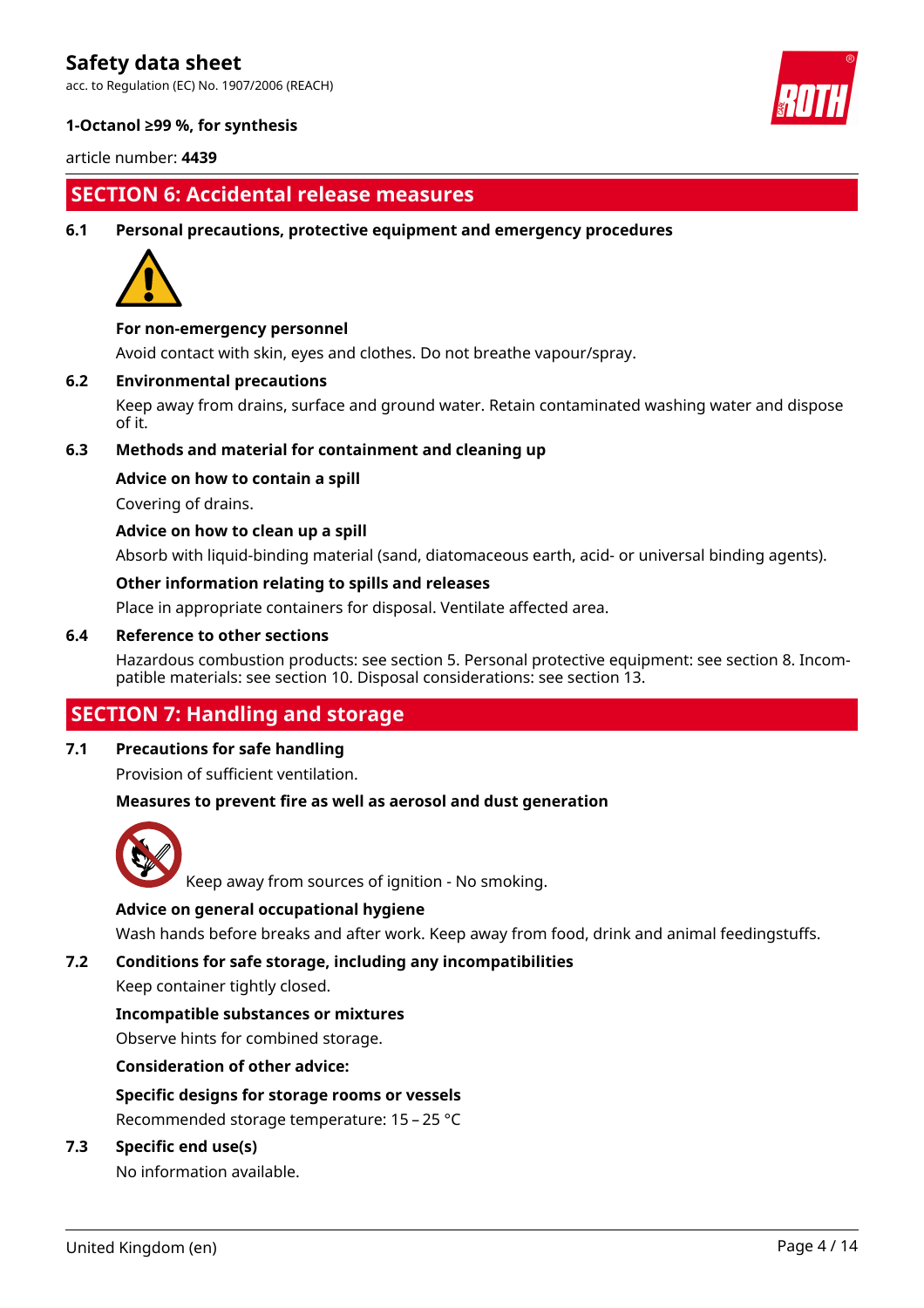acc. to Regulation (EC) No. 1907/2006 (REACH)



#### **1-Octanol ≥99 %, for synthesis**

article number: **4439**

### **SECTION 8: Exposure controls/personal protection**

#### **8.1 Control parameters**

#### **National limit values**

#### **Occupational exposure limit values (Workplace Exposure Limits)**

This information is not available.

#### **Environmental values**

|               | <b>Relevant PNECs and other threshold levels</b> |                       |                                       |                              |  |  |  |
|---------------|--------------------------------------------------|-----------------------|---------------------------------------|------------------------------|--|--|--|
| End-<br>point | <b>Threshold</b><br>level                        | <b>Organism</b>       | <b>Environmental com-</b><br>partment | <b>Exposure time</b>         |  |  |  |
| <b>PNEC</b>   | $0.2 \frac{mg}{l}$                               | aquatic organisms     | freshwater                            | short-term (single instance) |  |  |  |
| <b>PNEC</b>   | $0,02 \frac{mg}{l}$                              | aquatic organisms     | marine water                          | short-term (single instance) |  |  |  |
| <b>PNEC</b>   | 55,5 $mg/1$                                      | aquatic organisms     | sewage treatment plant<br>(STP)       | short-term (single instance) |  |  |  |
| <b>PNEC</b>   | 2,1 $mg/_{kq}$                                   | aquatic organisms     | freshwater sediment                   | short-term (single instance) |  |  |  |
| <b>PNEC</b>   | $0,21 \frac{mg}{kg}$                             | aquatic organisms     | marine sediment                       | short-term (single instance) |  |  |  |
| <b>PNEC</b>   | $1,6$ mg $V_{\text{kg}}$                         | terrestrial organisms | soil                                  | short-term (single instance) |  |  |  |

#### **8.2 Exposure controls**

#### **Individual protection measures (personal protective equipment)**

#### **Eye/face protection**



Use safety goggle with side protection.

#### **Skin protection**



#### **• hand protection**

Wear suitable gloves. Chemical protection gloves are suitable, which are tested according to EN 374. For special purposes, it is recommended to check the resistance to chemicals of the protective gloves mentioned above together with the supplier of these gloves. The times are approximate values from measurements at 22 ° C and permanent contact. Increased temperatures due to heated substances, body heat etc. and a reduction of the effective layer thickness by stretching can lead to a considerable reduction of the breakthrough time. If in doubt, contact manufacturer. At an approx. 1.5 times larger / smaller layer thickness, the respective breakthrough time is doubled / halved. The data apply only to the pure substance. When transferred to substance mixtures, they may only be considered as a guide.

#### **• type of material**

NBR (Nitrile rubber)

**• material thickness**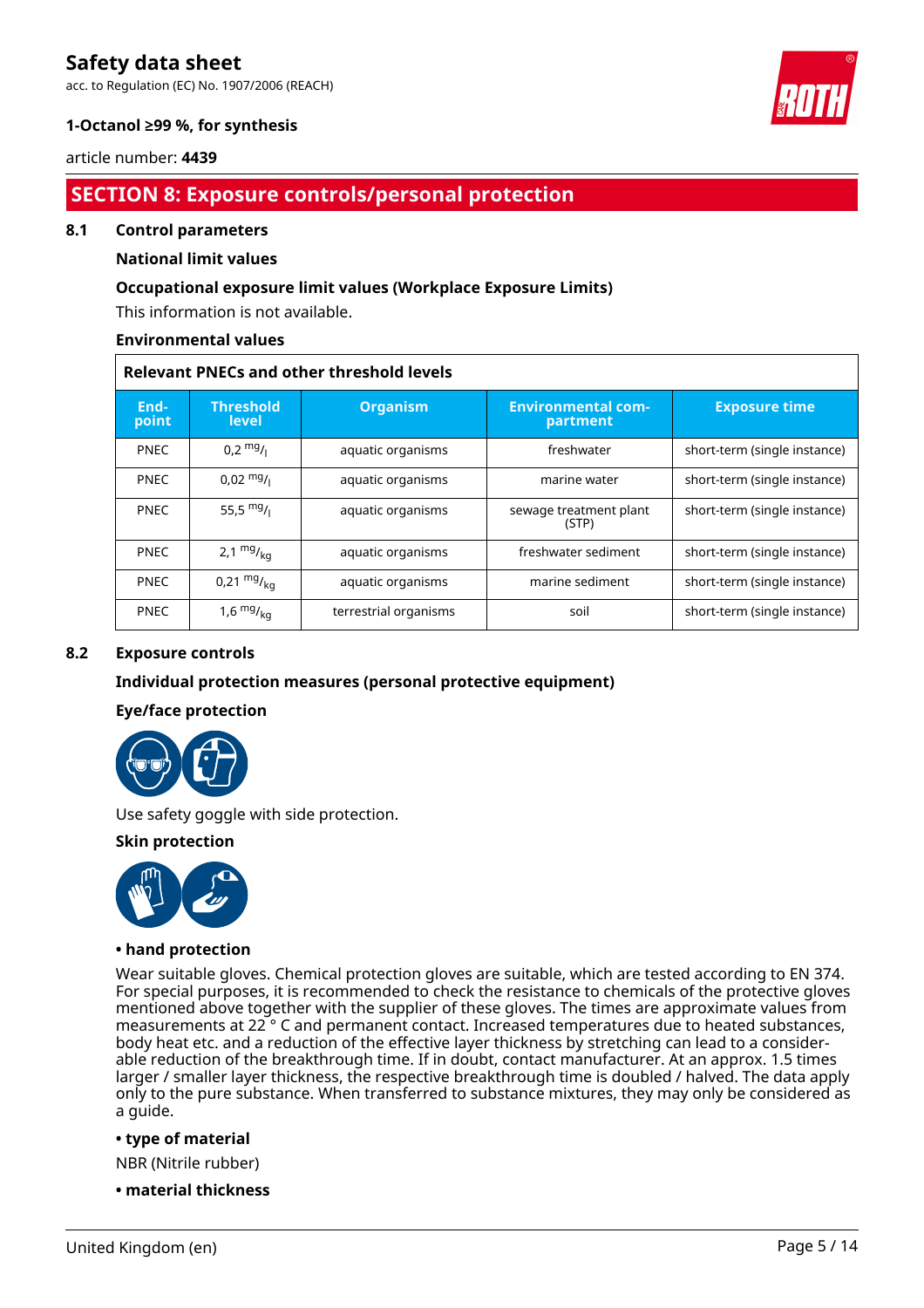acc. to Regulation (EC) No. 1907/2006 (REACH)

#### **1-Octanol ≥99 %, for synthesis**

article number: **4439**

#### >0,3 mm

#### **• breakthrough times of the glove material**

>480 minutes (permeation: level 6)

#### **• other protection measures**

Take recovery periods for skin regeneration. Preventive skin protection (barrier creams/ointments) is recommended.

#### **Respiratory protection**



Respiratory protection necessary at: Aerosol or mist formation. Type: A (against organic gases and vapours with a boiling point of > 65 °C , colour code: Brown).

#### **Environmental exposure controls**

Keep away from drains, surface and ground water.

### **SECTION 9: Physical and chemical properties**

#### **9.1 Information on basic physical and chemical properties**

| Physical state                                              | liquid                                                       |
|-------------------------------------------------------------|--------------------------------------------------------------|
| Colour                                                      | colourless                                                   |
| Odour                                                       | characteristic                                               |
| Melting point/freezing point                                | -13,5 $\degree$ C at 1 atm (ECHA)                            |
| Boiling point or initial boiling point and boiling<br>range | 194 °C at 1 atm (ECHA)                                       |
| Flammability                                                | this material is combustible, but will not ignite<br>readily |
| Lower and upper explosion limit                             | 0,8 vol% (LEL)                                               |
| Flash point                                                 | 86,5 °C at 101,5 kPa (ECHA)                                  |
| Auto-ignition temperature                                   | 294 °C at 1.013 mbar (ECHA)                                  |
| Decomposition temperature                                   | not relevant                                                 |
| pH (value)                                                  | not determined                                               |
| Kinematic viscosity                                         | 5,584 $\text{mm}^2$ / <sub>s</sub> at 40 °C                  |
| Solubility(ies)                                             |                                                              |
| Water solubility                                            | 0,107 $9/1$ at 23 °C (ECHA)                                  |
| Partition coefficient                                       |                                                              |
| Partition coefficient n-octanol/water (log value):          | 3,5 (pH value: 5,7, 23 °C) (ECHA)                            |
|                                                             |                                                              |
| Vapour pressure                                             | 0,052 hPa at 20 °C                                           |
|                                                             |                                                              |

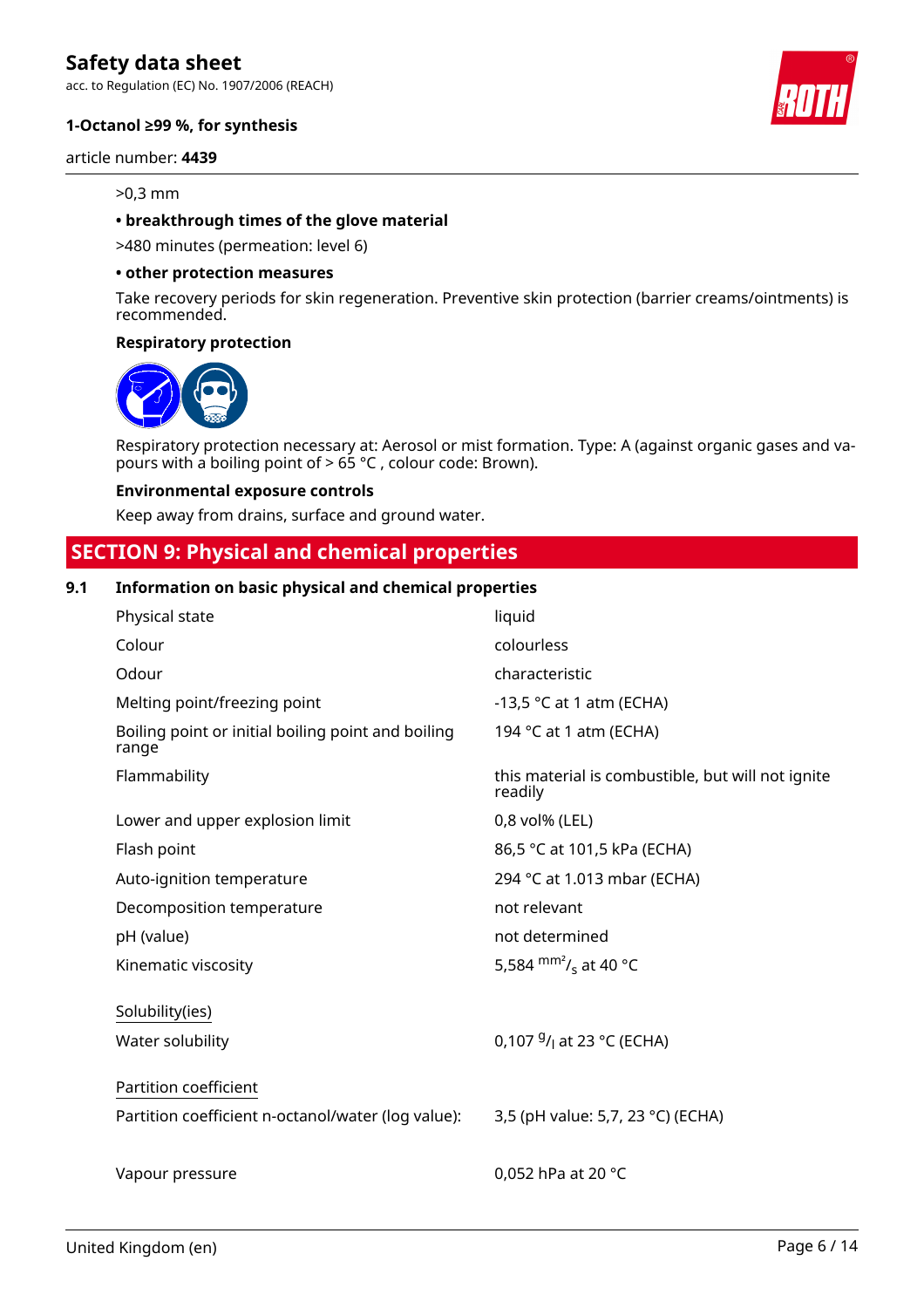acc. to Regulation (EC) No. 1907/2006 (REACH)

#### **1-Octanol ≥99 %, for synthesis**

article number: **4439**



|     | Density and/or relative density                        |                                                                |
|-----|--------------------------------------------------------|----------------------------------------------------------------|
|     | Density                                                | 0,828 $9/_{cm^3}$ at 15,56 °C (ECHA)                           |
|     | Relative vapour density                                | $4,5$ (air = 1)                                                |
|     | Particle characteristics                               | not relevant (liquid)                                          |
|     | Other safety parameters                                |                                                                |
|     | Oxidising properties                                   | none                                                           |
| 9.2 | <b>Other information</b>                               |                                                                |
|     | Information with regard to physical hazard<br>classes: | hazard classes acc. to GHS<br>(physical hazards): not relevant |
|     | Other safety characteristics:                          |                                                                |
|     | Surface tension                                        | 35,54 m <sup>N</sup> / <sub>m</sub> (298,2 K) (ECHA)           |

### **SECTION 10: Stability and reactivity**

#### **10.1 Reactivity**

This material is not reactive under normal ambient conditions.

#### **If heated**

Vapours may form explosive mixtures with air.

#### **10.2 Chemical stability**

The material is stable under normal ambient and anticipated storage and handling conditions of temperature and pressure.

#### **10.3 Possibility of hazardous reactions**

**Violent reaction with:** strong oxidiser, Acetic anhydride, Perchlorates, Acids

# **10.4 Conditions to avoid**

Keep away from heat.

- **10.5 Incompatible materials** Rubber articles, different plastics
- **10.6 Hazardous decomposition products** Hazardous combustion products: see section 5.

### **SECTION 11: Toxicological information**

#### **11.1 Information on toxicological effects**

#### **Classification acc. to GHS**

#### **Acute toxicity**

Shall not be classified as acutely toxic.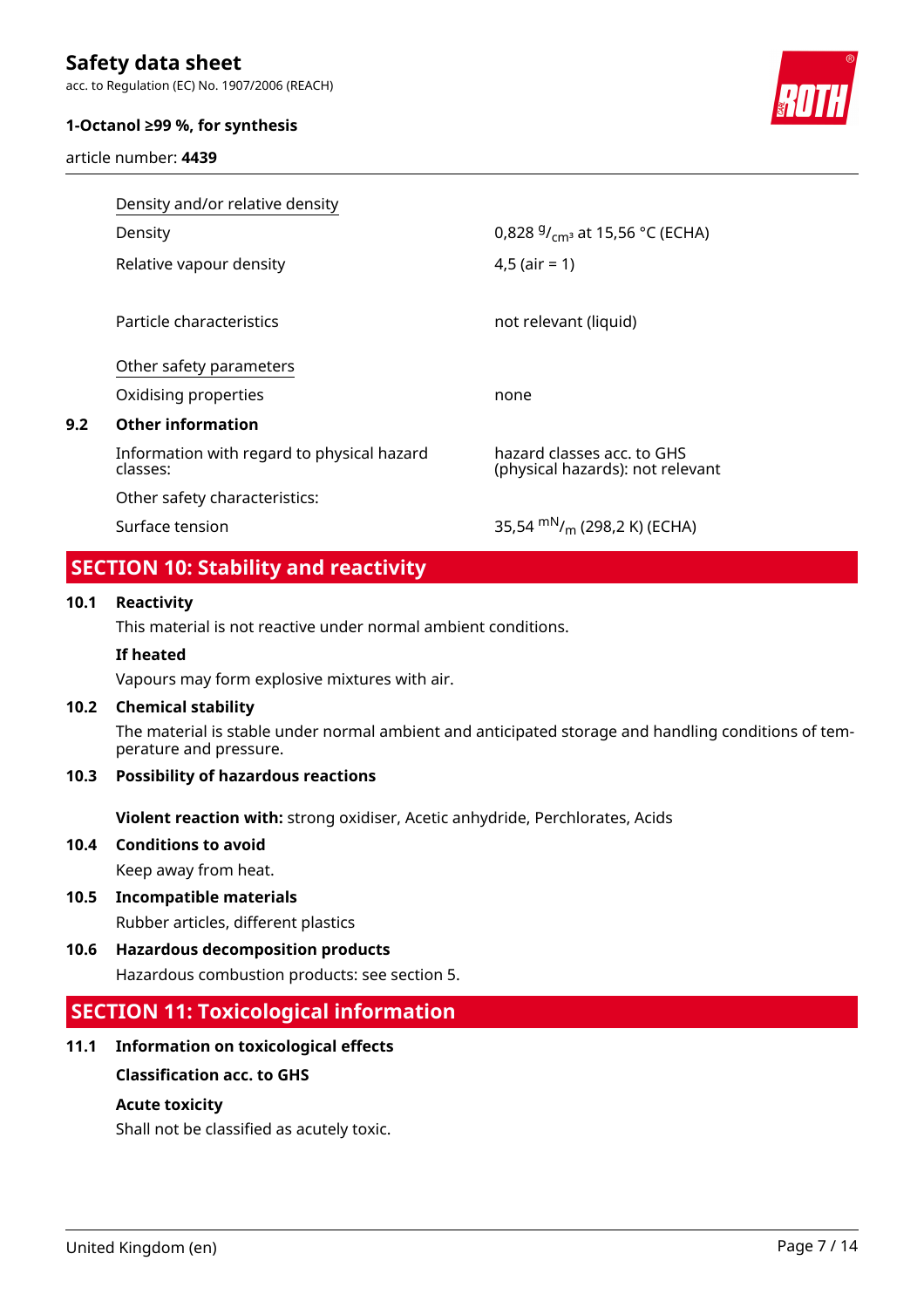acc. to Regulation (EC) No. 1907/2006 (REACH)

#### **1-Octanol ≥99 %, for synthesis**

article number: **4439**

 $\overline{\phantom{0}}$ 

| <b>Acute toxicity</b> |                 |                               |                |               |               |
|-----------------------|-----------------|-------------------------------|----------------|---------------|---------------|
| <b>Exposure route</b> | <b>Endpoint</b> | <b>Value</b>                  | <b>Species</b> | <b>Method</b> | <b>Source</b> |
| oral                  | LD50            | $>5.000$ mg/ <sub>kg</sub>    | rat            |               | <b>ECHA</b>   |
| dermal                | LD50            | $>$ 2.000 – 4.000 $mg/$<br>kg | rabbit         |               | <b>ECHA</b>   |

#### **Skin corrosion/irritation**

Shall not be classified as corrosive/irritant to skin.

#### **Serious eye damage/eye irritation**

Causes serious eye irritation.

#### **Respiratory or skin sensitisation**

Shall not be classified as a respiratory or skin sensitiser.

#### **Germ cell mutagenicity**

Shall not be classified as germ cell mutagenic.

#### **Carcinogenicity**

Shall not be classified as carcinogenic.

#### **Reproductive toxicity**

Shall not be classified as a reproductive toxicant.

#### **Specific target organ toxicity - single exposure**

Shall not be classified as a specific target organ toxicant (single exposure).

#### **Specific target organ toxicity - repeated exposure**

Shall not be classified as a specific target organ toxicant (repeated exposure).

#### **Aspiration hazard**

Shall not be classified as presenting an aspiration hazard.

#### **Symptoms related to the physical, chemical and toxicological characteristics**

#### **• If swallowed**

vomiting, gastrointestinal complaints

#### **• If in eyes**

Causes serious eye irritation

#### **• If inhaled**

headache, vertigo, fatigue, dizziness, narcosis

#### **• If on skin**

Frequently or prolonged contact with skin may cause dermal irritation

## **• Other information**

none

- **11.2 Endocrine disrupting properties** Not listed.
- **11.3 Information on other hazards**

There is no additional information.

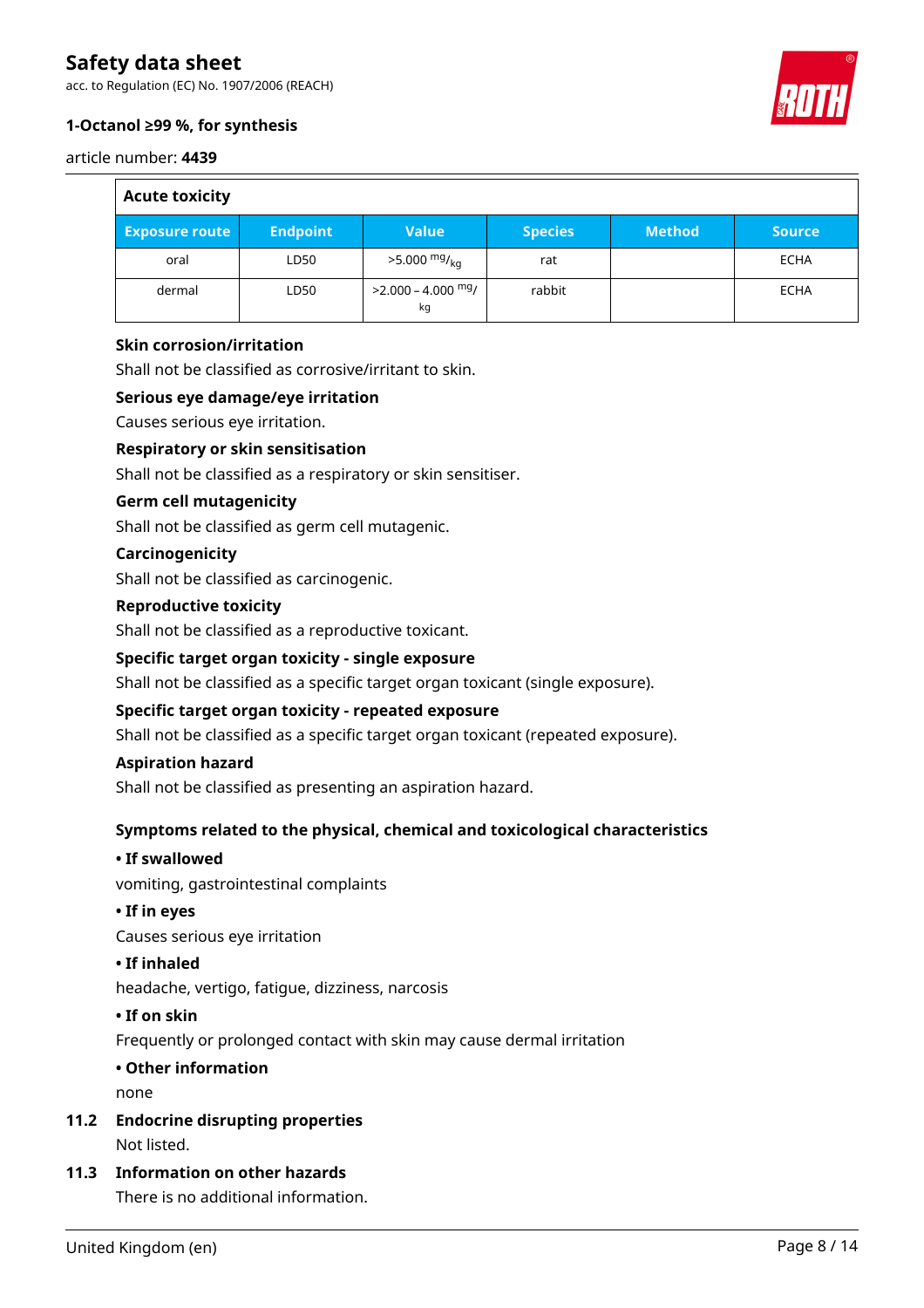acc. to Regulation (EC) No. 1907/2006 (REACH)



#### **1-Octanol ≥99 %, for synthesis**

#### article number: **4439**

### **SECTION 12: Ecological information**

#### **12.1 Toxicity**

Harmful to aquatic life with long lasting effects.

#### **Aquatic toxicity (acute)**

| <b>Endpoint</b> | Value'     | <b>Species</b> | <b>Source</b> | <b>Exposure</b><br>time |
|-----------------|------------|----------------|---------------|-------------------------|
| LC50            | 13,3 $mg/$ | fish           | <b>ECHA</b>   | 96 h                    |

#### **Biodegradation**

The substance is readily biodegradable.

#### **12.2 Process of degradability**

Theoretical Oxygen Demand: 2,948  $mg/mq$ Theoretical Carbon Dioxide: 2,703  $mg/m<sub>m</sub>$ 

#### **12.3 Bioaccumulative potential**

Does not significantly accumulate in organisms.

| n-octanol/water (log KOW) | $\vert$ 3,5 (pH value: 5,7, 23 °C) (ECHA) |
|---------------------------|-------------------------------------------|
|---------------------------|-------------------------------------------|

#### **12.4 Mobility in soil**

Data are not available.

- **12.5 Results of PBT and vPvB assessment** Data are not available.
- **12.6 Endocrine disrupting properties** Not listed.

#### **12.7 Other adverse effects**

Data are not available.

### **SECTION 13: Disposal considerations**

#### **13.1 Waste treatment methods**



This material and its container must be disposed of as hazardous waste. Dispose of contents/container in accordance with local/regional/national/international regulations.

#### **Sewage disposal-relevant information**

Do not empty into drains. Avoid release to the environment. Refer to special instructions/safety data sheets.

#### **13.2 Relevant provisions relating to waste**

The allocation of waste identity numbers/waste descriptions must be carried out according to the EEC, specific to the industry and process. Waste catalogue ordinance (Germany).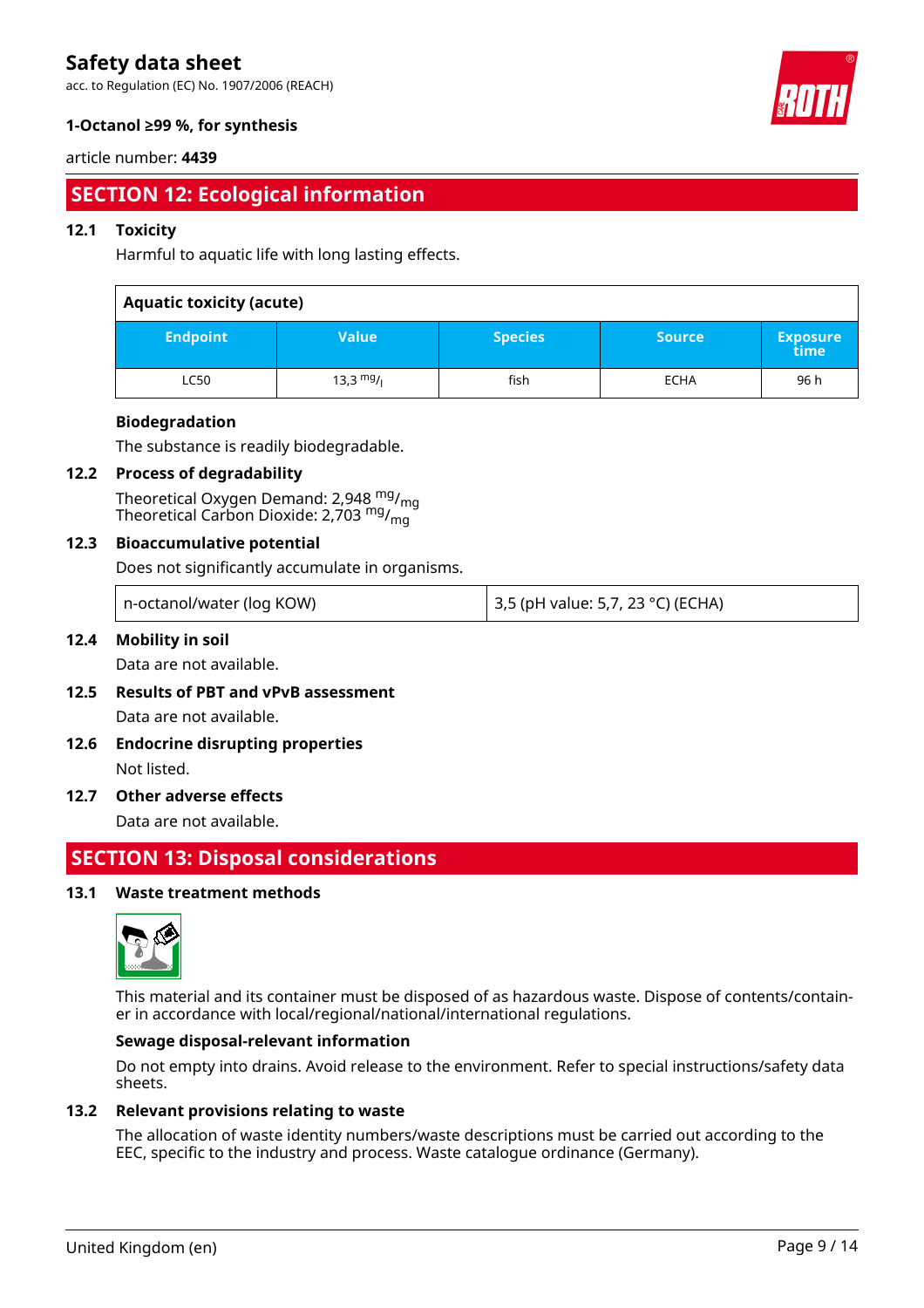acc. to Regulation (EC) No. 1907/2006 (REACH)



#### **1-Octanol ≥99 %, for synthesis**

article number: **4439**

#### **13.3 Remarks**

Waste shall be separated into the categories that can be handled separately by the local or national waste management facilities. Please consider the relevant national or regional provisions.

### **SECTION 14: Transport information**

**14.2 UN proper shipping name** not assigned

**14.3 Transport hazard class(es)** none

- **14.4 Packing group not assigned**
- 

**14.1 UN number or ID number 14.1 UN number** not subject to transport regulations

**14.5 Environmental hazards** non-environmentally hazardous acc. to the dangerous goods regulations

### **14.6 Special precautions for user**

There is no additional information.

**14.7 Maritime transport in bulk according to IMO instruments** The cargo is not intended to be carried in bulk.

#### **14.8 Information for each of the UN Model Regulations**

**Transport of dangerous goods by road, rail and inland waterway (ADR/RID/ADN) - Additional information**

Not subject to ADR, RID and ADN.

**International Maritime Dangerous Goods Code (IMDG) - Additional information** Not subject to IMDG.

**International Civil Aviation Organization (ICAO-IATA/DGR) - Additional information** Not subject to ICAO-IATA.

### **SECTION 15: Regulatory information**

#### **15.1 Safety, health and environmental regulations/legislation specific for the substance or mixture**

**Relevant provisions of the European Union (EU)**

#### **Seveso Directive**

|           | 2012/18/EU (Seveso III)               |                                                                                            |              |
|-----------|---------------------------------------|--------------------------------------------------------------------------------------------|--------------|
| <b>No</b> | Dangerous substance/hazard categories | Qualifying quantity (tonnes) for the application of lower and upper-tier re-<br>quirements | <b>Notes</b> |
|           | not assigned                          |                                                                                            |              |

#### **Deco-Paint Directive**

| VOC content | 100 %<br>8289/ |
|-------------|----------------|
|             |                |

#### **Industrial Emissions Directive (IED)**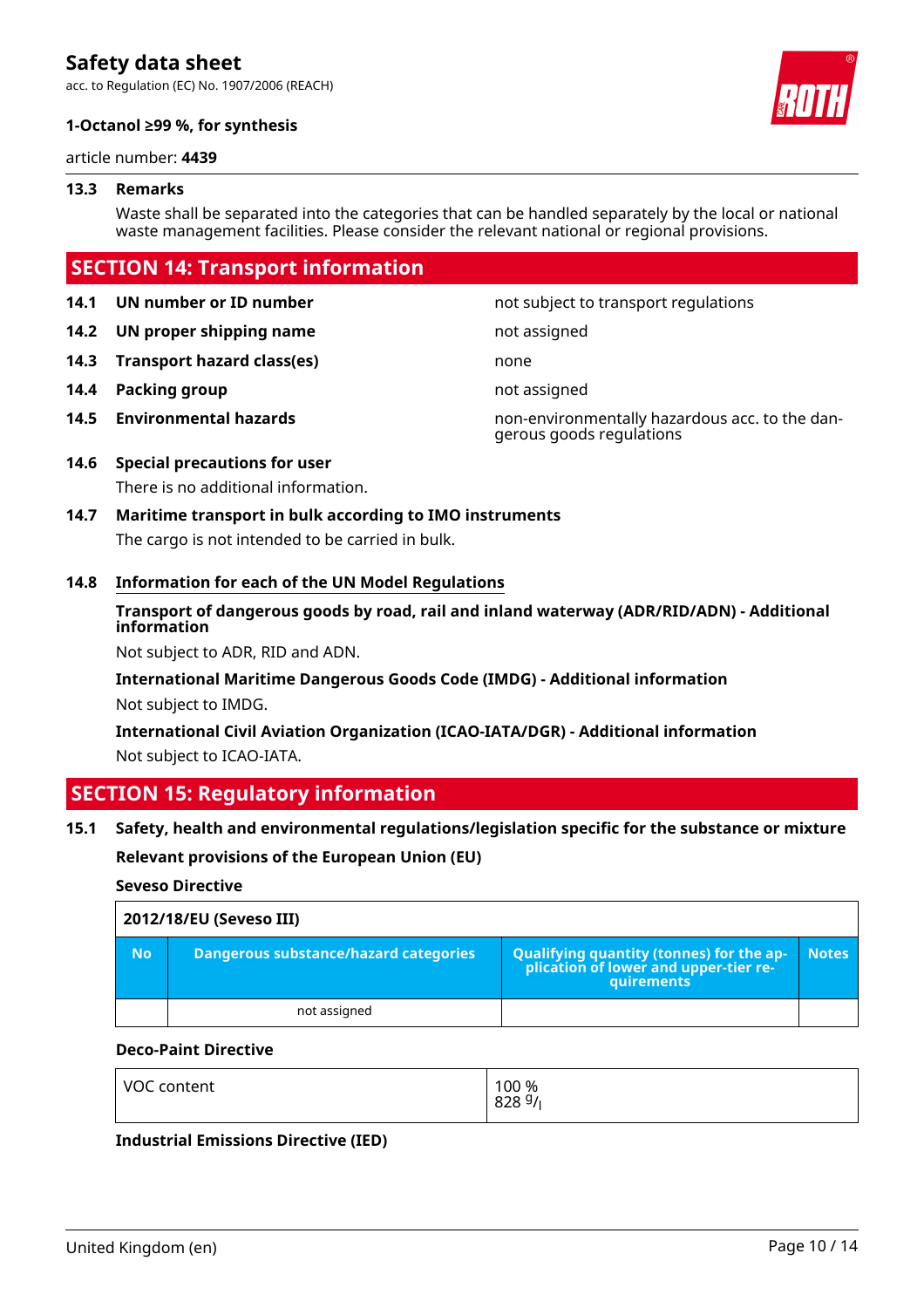acc. to Regulation (EC) No. 1907/2006 (REACH)



#### **1-Octanol ≥99 %, for synthesis**

#### article number: **4439**

| VOC content | 0 % |
|-------------|-----|
| VOC content | 09/ |

#### **Directive on the restriction of the use of certain hazardous substances in electrical and electronic equipment (RoHS)**

not listed

#### **Regulation concerning the establishment of a European Pollutant Release and Transfer Register (PRTR)**

not listed

#### **Water Framework Directive (WFD)**

not listed

#### **Regulation on the marketing and use of explosives precursors**

not listed

#### **Regulation on drug precursors**

not listed

#### **Regulation on substances that deplete the ozone layer (ODS)**

not listed

#### **Regulation concerning the export and import of hazardous chemicals (PIC)**

not listed

#### **Regulation on persistent organic pollutants (POP)**

not listed

#### **National regulations(GB)**

#### **List of substances subject to authorisation (GB REACH, Annex 14) / SVHC - candidate list** not listed

#### **Restrictions according to GB REACH, Annex 17**

| Dangerous substances with restrictions (GB REACH, Annex 17) |                                                                                                          |               |    |
|-------------------------------------------------------------|----------------------------------------------------------------------------------------------------------|---------------|----|
| Name of substance                                           | Name acc. to inventory                                                                                   | <b>CAS No</b> | Νo |
| 1-Octanol                                                   | this product meets the criteria for classi-<br>fication in accordance with Regulation No<br>1272/2008/FC |               |    |

#### **Other information**

Directive 94/33/EC on the protection of young people at work. Observe employment restrictions under the Maternity Protection Directive (92/85/EEC) for expectant or nursing mothers.

#### **National inventories**

| <b>Country</b> | <b>Inventory</b> | <b>Status</b>       |
|----------------|------------------|---------------------|
| AU             | <b>AIIC</b>      | substance is listed |
| CA             | <b>DSL</b>       | substance is listed |
| CN             | <b>IECSC</b>     | substance is listed |
| EU             | <b>ECSI</b>      | substance is listed |
|                |                  |                     |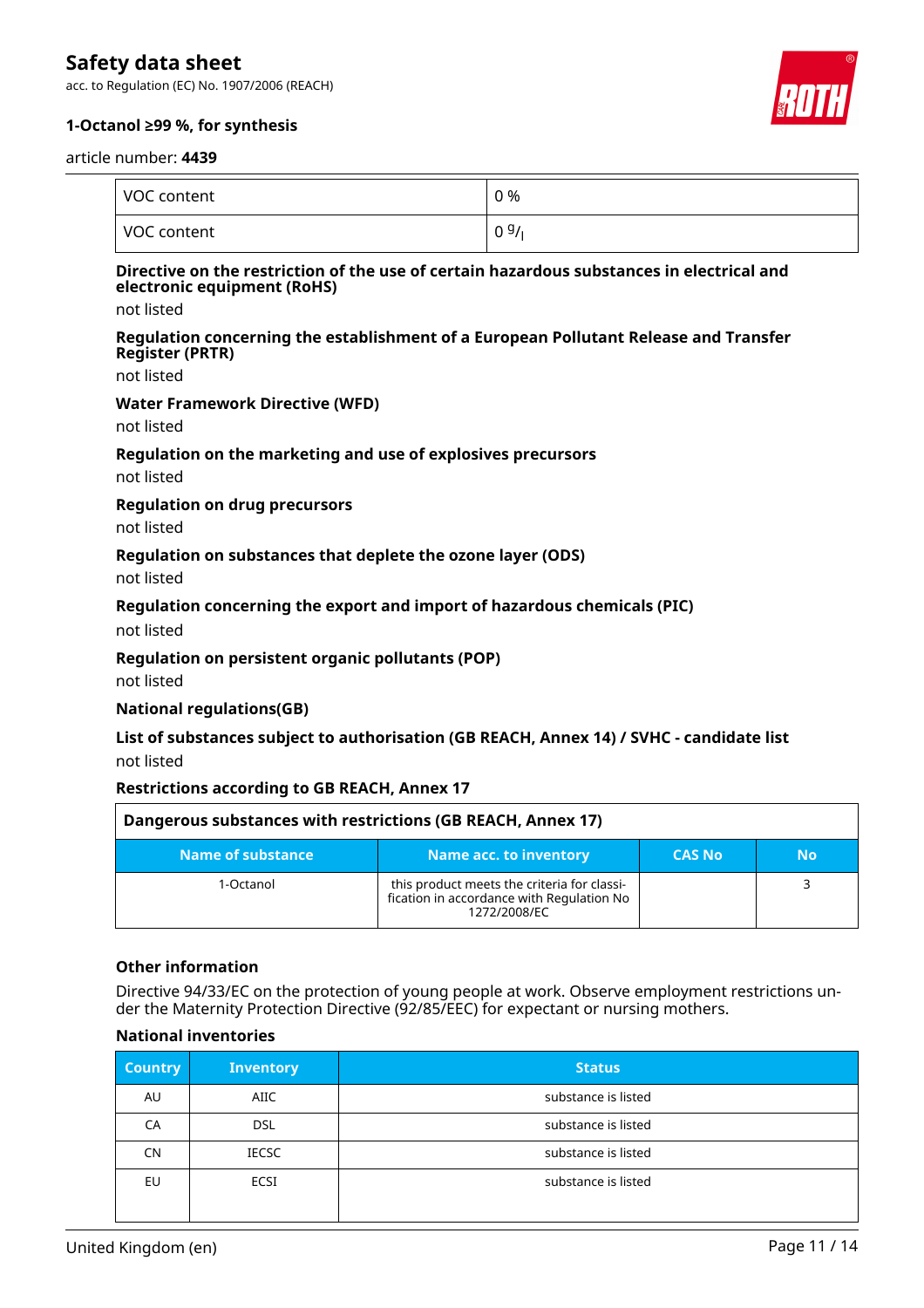acc. to Regulation (EC) No. 1907/2006 (REACH)



### **1-Octanol ≥99 %, for synthesis**

article number: **4439**

| <b>Country</b> | <b>Inventory</b> | <b>Status</b>       |
|----------------|------------------|---------------------|
| EU             | REACH Reg.       | substance is listed |
| JP             | <b>CSCL-ENCS</b> | substance is listed |
| <b>KR</b>      | KECI             | substance is listed |
| <b>MX</b>      | <b>INSQ</b>      | substance is listed |
| NZ             | NZIoC            | substance is listed |
| <b>PH</b>      | <b>PICCS</b>     | substance is listed |
| <b>TR</b>      | <b>CICR</b>      | substance is listed |
| <b>TW</b>      | <b>TCSI</b>      | substance is listed |
| US.            | <b>TSCA</b>      | substance is listed |

#### **Legend**

AIIC Australian Inventory of Industrial Chemicals CICR Chemical Inventory and Control Regulation CSCL-ENCS List of Existing and New Chemical Substances (CSCL-ENCS) FIGURE COMMUNISTY OF THUSING CICR<br>CSCL-ENCS List of Existing and New Chemic<br>DSL Domestic Substances List (DSL)<br>ECSI EC Substance Inventory (EINEC:<br>IECSC Inventory of Existing Chemical 9 ECSI EC Substance Inventory (EINECS, ELINCS, NLP) IECSC Inventory of Existing Chemical Substances Produced or Imported in China INSQ National Inventory of Chemical Substances KECI Korea Existing Chemicals Inventory NZIoC New Zealand Inventory of Chemicals PICCS Philippine Inventory of Chemicals and Chemical Substances (PICCS) REACH Reg. REACH registered substances TCSI Taiwan Chemical Substance Inventory TSCA Toxic Substance Control Act

#### **15.2 Chemical Safety Assessment**

No Chemical Safety Assessment has been carried out for this substance.

### **SECTION 16: Other information**

#### **Indication of changes (revised safety data sheet)**

Alignment to regulation: Restructuring: section 9, section 14

| <b>Section</b> | <b>Former entry (text/value)</b>                                                          | <b>Actual entry (text/value)</b>                                                                                                                          | Safety-<br>relev-<br>ant |
|----------------|-------------------------------------------------------------------------------------------|-----------------------------------------------------------------------------------------------------------------------------------------------------------|--------------------------|
| 2.1            |                                                                                           | Classification acc. to GHS:<br>change in the listing (table)                                                                                              | yes                      |
| 2.1            |                                                                                           | The most important adverse physicochemical,<br>human health and environmental effects:<br>Spillage and fire water can cause pollution of<br>watercourses. | yes                      |
| 2.2            | Labelling of packages where the contents do<br>not exceed 125 ml:<br>Signal word: Warning |                                                                                                                                                           | yes                      |
| 2.2            |                                                                                           | Labelling of packages where the contents do<br>not exceed 125 ml:<br>change in the listing (table)                                                        | yes                      |
| 2.2            |                                                                                           | Labelling of packages where the contents do<br>not exceed 125 ml:<br>change in the listing (table)                                                        | yes                      |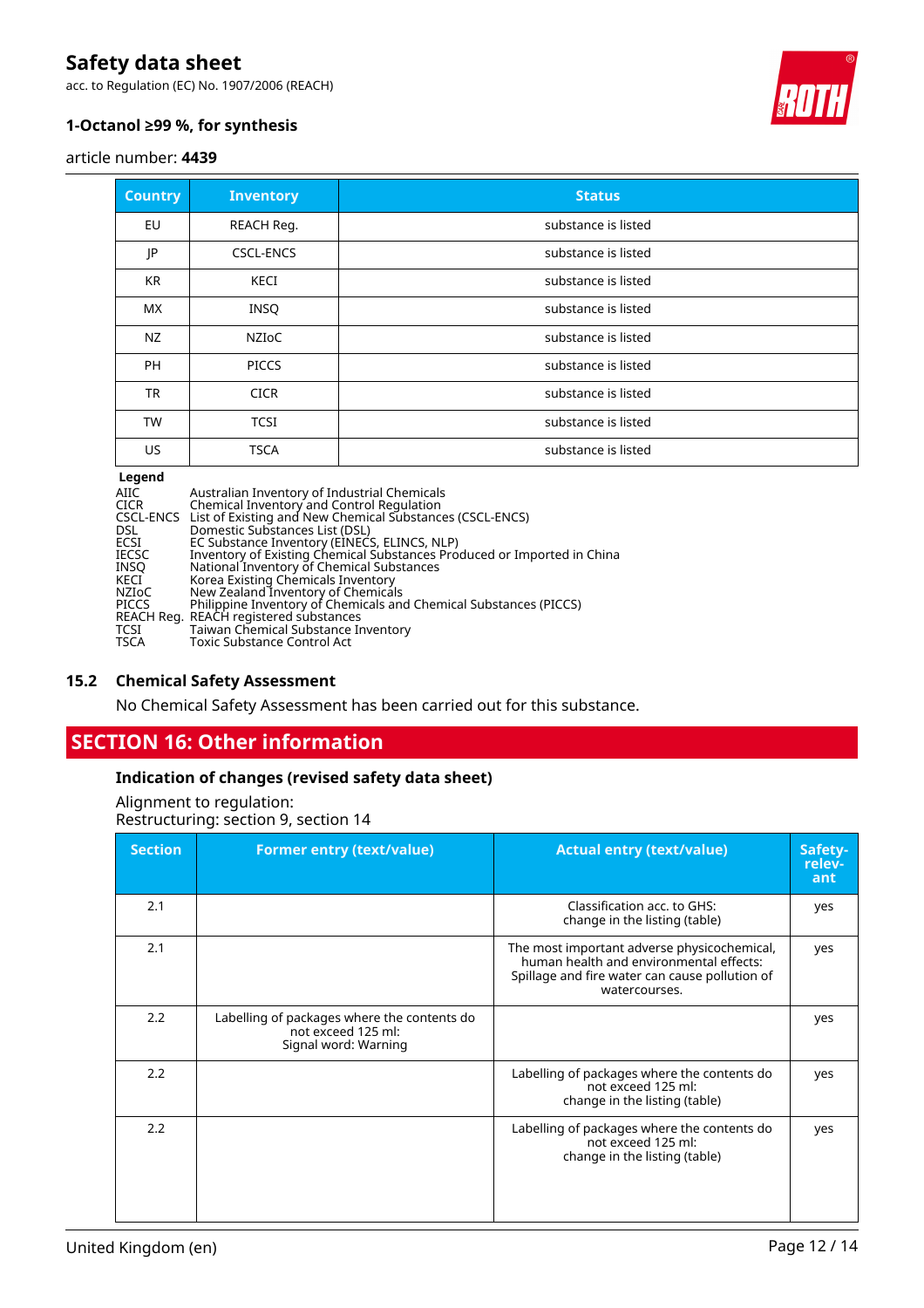acc. to Regulation (EC) No. 1907/2006 (REACH)



### **1-Octanol ≥99 %, for synthesis**

#### article number: **4439**

| <b>Section</b> | <b>Former entry (text/value)</b>                      | <b>Actual entry (text/value)</b>                                                                                             | Safety-<br>relev-<br>ant |
|----------------|-------------------------------------------------------|------------------------------------------------------------------------------------------------------------------------------|--------------------------|
| 2.3            | Other hazards:<br>There is no additional information. | Other hazards:<br>This material is combustible, but will not ignite<br>readily.                                              | yes                      |
| 2.3            |                                                       | Results of PBT and vPvB assessment:<br>According to the results of its assessment, this<br>substance is not a PBT or a vPvB. | yes                      |

### **Abbreviations and acronyms**

| Abbr.           | <b>Descriptions of used abbreviations</b>                                                                                                                                                                                       |
|-----------------|---------------------------------------------------------------------------------------------------------------------------------------------------------------------------------------------------------------------------------|
| <b>ADN</b>      | Accord européen relatif au transport international des marchandises dangereuses par voies de naviga-<br>tion intérieures (European Agreement concerning the International Carriage of Dangerous Goods by In-<br>land Waterways) |
| <b>ADR</b>      | Accord relatif au transport international des marchandises dangereuses par route (Agreement concern-<br>ing the International Carriage of Dangerous Goods by Road)                                                              |
| CAS             | Chemical Abstracts Service (service that maintains the most comprehensive list of chemical substances)                                                                                                                          |
| <b>DGR</b>      | Dangerous Goods Regulations (see IATA/DGR)                                                                                                                                                                                      |
| EC No           | The EC Inventory (EINECS, ELINCS and the NLP-list) is the source for the seven-digit EC number, an identi-<br>fier of substances commercially available within the EU (European Union)                                          |
| <b>EINECS</b>   | European Inventory of Existing Commercial Chemical Substances                                                                                                                                                                   |
| <b>ELINCS</b>   | European List of Notified Chemical Substances                                                                                                                                                                                   |
| <b>GB REACH</b> | The REACH etc. (Amendment etc.) (EU Exit) Regulations 2019, SI 2019/758 (as amended)                                                                                                                                            |
| <b>GHS</b>      | "Globally Harmonized System of Classification and Labelling of Chemicals" developed by the United Na-<br>tions                                                                                                                  |
| <b>IATA</b>     | <b>International Air Transport Association</b>                                                                                                                                                                                  |
| <b>IATA/DGR</b> | Dangerous Goods Regulations (DGR) for the air transport (IATA)                                                                                                                                                                  |
| <b>ICAO</b>     | <b>International Civil Aviation Organization</b>                                                                                                                                                                                |
| <b>IMDG</b>     | International Maritime Dangerous Goods Code                                                                                                                                                                                     |
| <b>LC50</b>     | Lethal Concentration 50%: the LC50 corresponds to the concentration of a tested substance causing 50 %<br>lethality during a specified time interval                                                                            |
| LD50            | Lethal Dose 50 %: the LD50 corresponds to the dose of a tested substance causing 50 % lethality during a<br>specified time interval                                                                                             |
| LEL             | Lower explosion limit (LEL)                                                                                                                                                                                                     |
| <b>NLP</b>      | No-Longer Polymer                                                                                                                                                                                                               |
| <b>PBT</b>      | Persistent, Bioaccumulative and Toxic                                                                                                                                                                                           |
| PNEC            | Predicted No-Effect Concentration                                                                                                                                                                                               |
| <b>REACH</b>    | Registration, Evaluation, Authorisation and Restriction of Chemicals                                                                                                                                                            |
| <b>RID</b>      | Règlement concernant le transport International ferroviaire des marchandises Dangereuses (Regula-<br>tions concerning the International carriage of Dangerous goods by Rail)                                                    |
| VOC             | Volatile Organic Compounds                                                                                                                                                                                                      |
| vPvB            | Very Persistent and very Bioaccumulative                                                                                                                                                                                        |